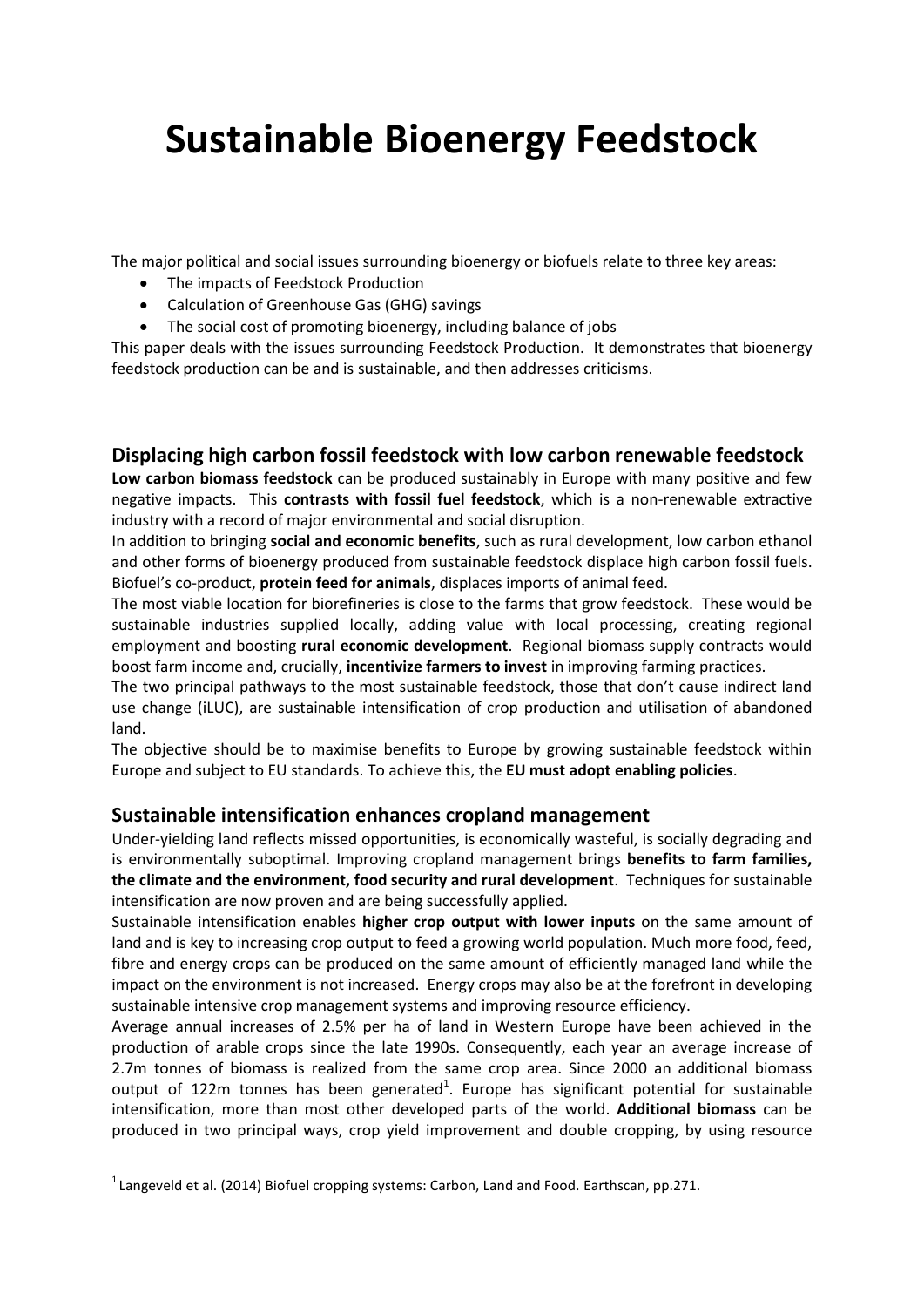efficient and technologically smart practices. A recent Utrecht University study<sup>2</sup> investigating only three European countries showed that 1.3% of the total energy use (or 13% of the renewable energy use) in road transport in the EU in 2020 could be met by such biomass for both first generation and advanced biofuels without causing any ILUC.

## Crop yield improvement:

Crop yields in Western Europe are the highest in the world, while those in Eastern Europe are low. There is a large "yield gap" in many European countries to be closed. Yield gaps show the difference between actual yield and potential crop yield. The yield gaps in Central and Eastern Europe and neighbouring countries are particularly large (may be over 10 tonnes per hectare), and yield contest results illustrate that average cereal yields could be at least doubled.

FAO shows that arable crop area in Europe declined from 84m ha in 2000 to 79m ha in 2010*.* At the same time, increases in cropping intensity have created a "virtual" 4m ha of additional arable land (not requiring area expansion) $3$ .

## Double cropping:

**.** 

Double cropping occurs where a second crop is harvested on the same plot in the same year, allowing farmers to increase harvest amounts without expanding their farms. Double cropping is a powerful way to make optimal use of land, but double cropping only really works in Europe with non-food energy crops as the second crop.

## Use of abandoned and degraded land:

Agricultural land use in Europe has been in continuous decline since 1980. EU agricultural policy (including in large part deals made to admit Eastern European members into the EU) drove large areas of productive land into fallow or set-aside. This was exacerbated by the flight to cities inspired by weak global agricultural demand. In 2010, 6.3m ha of European arable crop area was fallow, with an unknown additional amount in set aside. Abandoned lands are substantial mostly in Eastern, Balkan and Mediterranean countries. Some scenarios<sup>4</sup> predicted that 4.2% of the farmland covering the EU Member States would be abandoned by 2040.

#### Co-products reduce land use and feed imports:

Animal feed co-production in biofuel plants saved the equivalent of 3.2m ha of crop production in the EU in 2010<sup>5</sup>. Bioenergy is fundamentally an agricultural industry. Biorefineries produce equal amounts of animal feed and biofuel. This animal feed has a very high protein content and ensures that none of the feed content of crops is lost in the refining process. It also contributes to reducing Europe's considerable animal feed deficit, reducing imports of climate unfriendly feed from deforesting areas (e.g. soy from Brazil) and reducing the amount of land needed to grow animal feed.

# Factors contributing to farm underperformance:

A working market and stable policies for environmentally sustainable biomass would create an environment in which farmers would realise more of their production potential. The contributors to underperformance are among other things knowledge systems deficiencies; lack of mechanisation nutrient deficiencies, and lack of enabling environment for investments. Strong and positive policies could encourage farmers to increase investment in improving crop production.

<sup>&</sup>lt;sup>2</sup> [www.uu.nl/en/research/copernicus-institute-of-sustainable-development/research/research-groups/energy](http://www.uu.nl/en/research/copernicus-institute-of-sustainable-development/research/research-groups/energy-and-resources/potential-indirect-land-use-change-iluc)[and-resources/potential-indirect-land-use-change-iluc](http://www.uu.nl/en/research/copernicus-institute-of-sustainable-development/research/research-groups/energy-and-resources/potential-indirect-land-use-change-iluc)

<sup>3</sup> Langeveld et al. (2014) Biofuel cropping systems**:** Carbon, Land and Food. Earthscan, p.271.

<sup>4</sup> Ceaușu, S., et al (2015). Mapping opportunities and challenges for rewilding in Europe. *Conservation Biology*. 29(4): 1017-1027

<sup>&</sup>lt;sup>5</sup> Langeveld et al. (2014) Biofuel cropping systems: Carbon, Land and Food. Earthscan, p.271.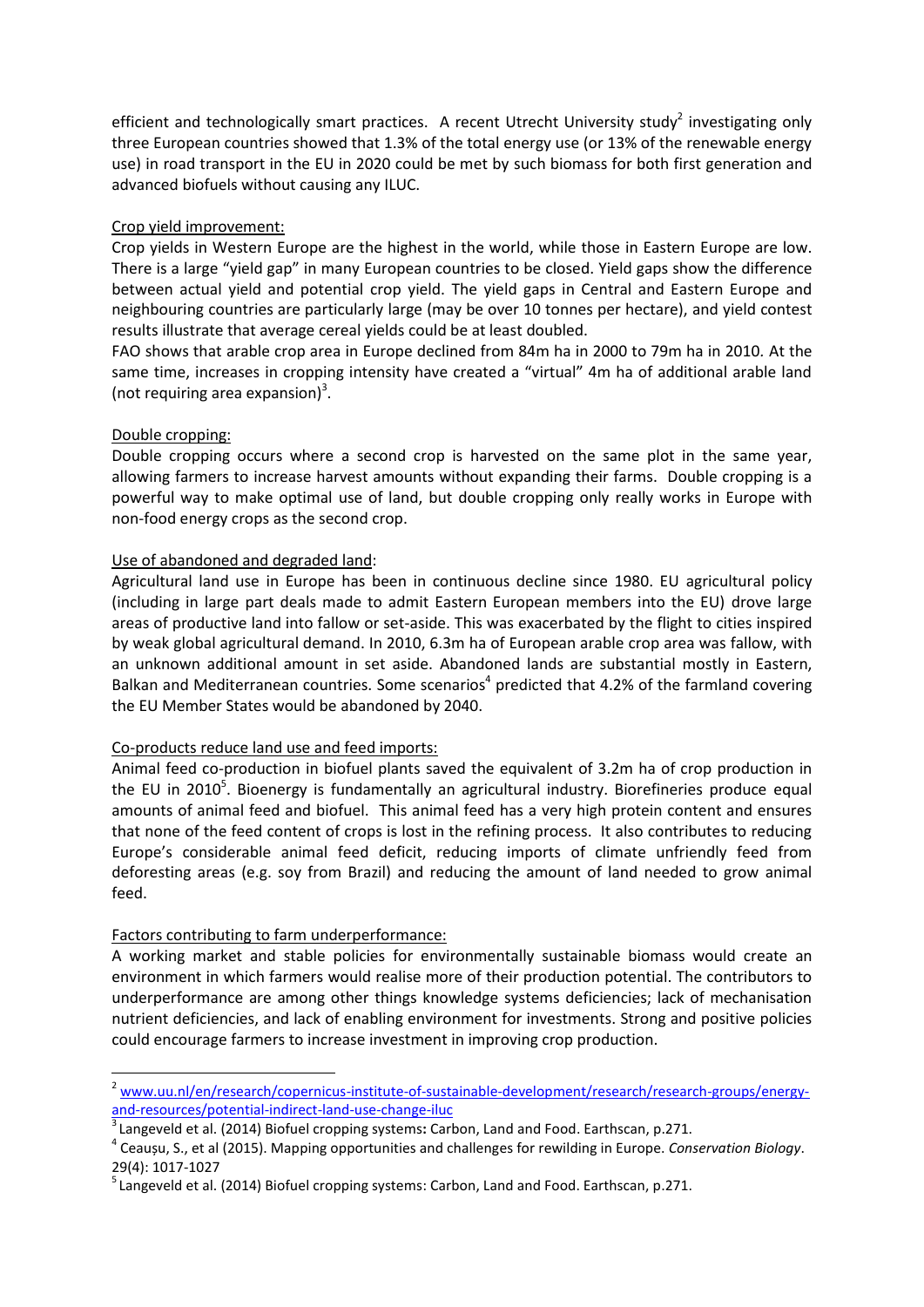# **Issues and concerns about biomass production**

Cropping systems in Europe are shaped by agricultural, environmental and energy policies. EU policy justifications for encouraging bioenergy production are: Energy security; GHG emission reduction; Rural development and Import substitution.

However more bioenergy implies increased biomass production and that means changes in conditions for traditional biomass users, including food and feed. Regulators and others have concerns about potential negative impacts of increased biomass feedstock production. These concerns arise under three headings: Land use, Cultivation and input use and Socio/economic issues.

## Land Use:

The more politically sensitive impacts of biofuel expansion relate to changes in land cover, in particular conversion of nature areas or deforestation, and agricultural land use, in particular conversion of land used to produce food. Such land use changes may have serious consequences for the living conditions of the local populations, global food security and the conservation of biodiversity as well as carbon stocks.

One of today's major political and social challenges is how to organise food and energy production while curtailing carbon emissions and land use change. Concerns about area expansion or land conversion for renewables feedstock focus primarily on the amount of land used and the impact it can have across a variety of fronts.

Opponents of increased biomass production play on fears that date back to Malthus. **Fears that agriculture may be unable to produce** the crops needed to feed a population that is not only growing but getting wealthier thus is also using more biomass per head each year. The finite pool of natural resources, such as land and water, would no longer be sufficient to cover biomass demand, compounded by competing needs of urbanisation and industrial uses. In addition, climate change threatens crop productivity.

Area expansion however is not the main source of additional biomass. Most increases in crop production in the future are expected to come from **improved land use efficiency**. FAO predicted<sup>6</sup> that higher yields and more intensive use of land will contribute 90% to growth in crop production at world level up to 2050.

The EU has a relatively small share of world arable land at 108m ha. EU ethanol production utilises only 2% of EU grain supply and only 6% of EU sugar substrate. Since the RED was passed, more agricultural land has been removed from productive use than would be needed to supply all of Europe's ethanol plants. No land in Europe has been removed from food production for first generation biofuels.

# Cultivation and efficiency of input use:

**.** 

Cultivation and input use are inextricably linked. There are concerns that conventional farming has a negative impact on the environment. Impacts may stem from the application of (artificial) fertilisers and pesticides, tillage and machinery use, or water use. Emissions of ammonia, N2O and CO2, fine particles as well as pesticide residues may be associated with arable farming, contributing to impacts such as air pollution, eutrophication, soil deterioration, climate change or affecting human health and biodiversity.

 $<sup>6</sup>$  Bruinsma, J. 2009. The resource outlook to 2050: By how much do land, water use and crop yields</sup> need to increase by 2050?<ftp://ftp.fao.org/agl/aglw/docs/ResourceOutlookto2050.pdf>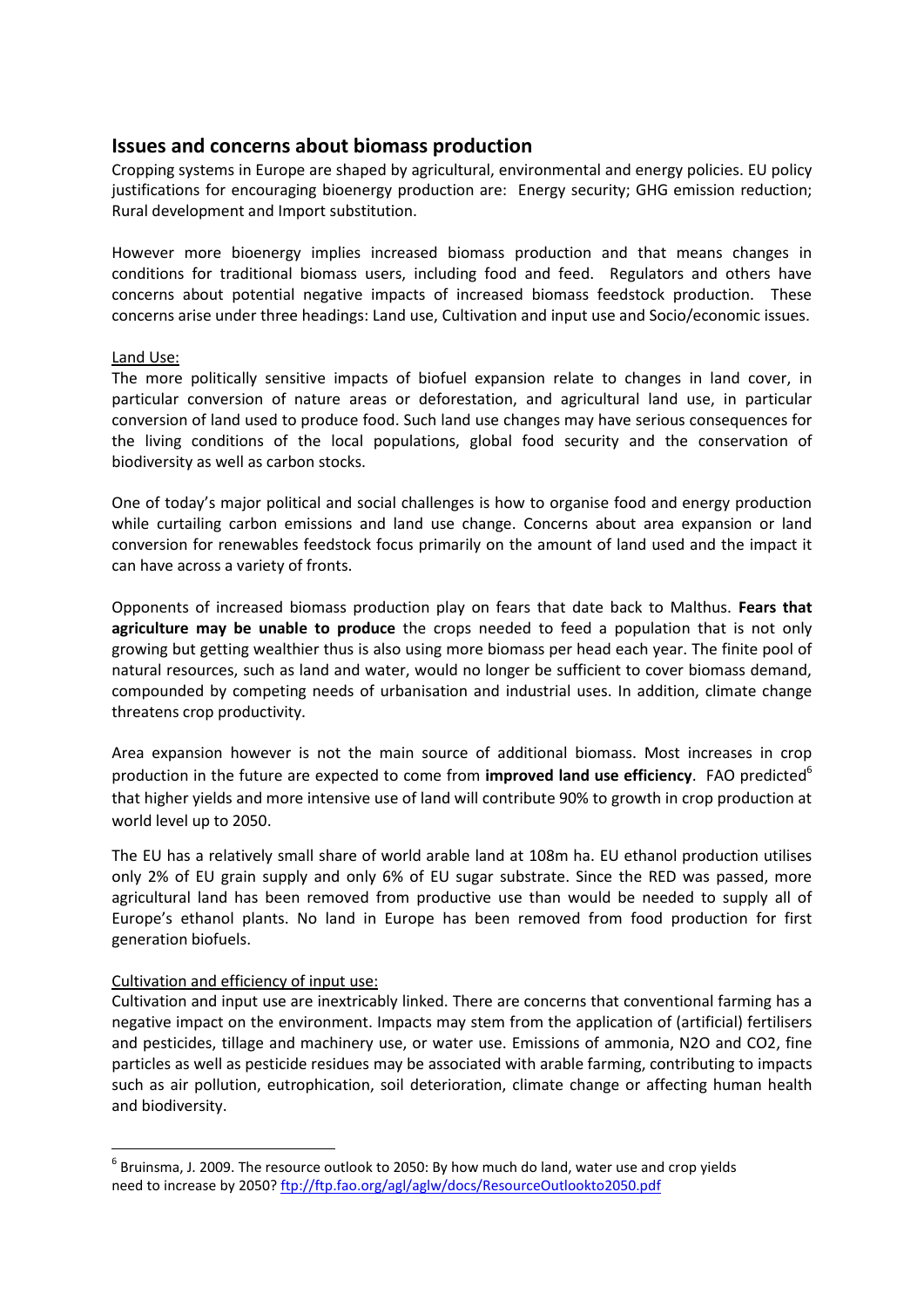Generally crop cultivation is responsible for nearly half of total biofuel GHG emissions, primarily from fertilizer use, especially in areas where fertilizer application does not accord with best available practices. Cultivation of biomass feedstock conforms to general crop production practices, therefore bioenergy feedstock production may face **similar challenges as arable farming in terms of mitigating its environmental impact**.

Additional biomass feedstock does not necessarily lead to higher emissions from farming. Sustainable intensification of arable farming allows for the production of additional biomass through yield increase and double-cropping while not increasing the burden on the environment. **Resource efficiency is key**. Output of crop production may be increased while reducing the use of inputs. Recent technologies, such as precision farming or application of drones, enables better planning and utilisation of inputs, tailored to the exact need of each plant, whereby waste and leakage is minimised and therefore emissions are eventually reduced. Higher cropping output does not necessitate higher input use – and this environmental benefit is a crucial tenet of sustainable intensification of cropping systems. It is possible to **produce more with less**, benefiting bioenergy production, farmers and local communities as well as the environment.

# Socio/economic impacts:

Some of the more dramatic allegations against biofuels concern socio/economic impacts. The reality is that EU biofuel production fights poverty, combats hunger, supports food production, and promotes conservation of forests and biodiversity.

**Deforestation**: Deforestation and the resulting loss of biodiversity in the tropics caused by EU biofuel policy is one of the most emotional claims made against biofuels. The reality is different. Although deforestation in Indonesia and Malaysia is a real threat, only a small part of this may be used for biofuel production for EU Markets, and the nexus between African or Amazonian deforestation and EU biofuel policy is hardly real. Any such feedstock would of course be for biodiesel production and not ethanol. Ethanol is unrelated to the (palm) oil market, and thus has no link to tropical deforestation. Promotion of feedstock production within the EU would further reduce imports into Europe.

*Land Grabbing:* Land grabbing is also alleged to be encouraged by EU biofuel policy, with Sub-Saharan Africa claimed to be the most heavily favoured region. Again this is not a sustainable claim. The UK Overseas Development Institute found in its 2013 report that "the size of the 'global land grab' may have been exaggerated". Ecofys<sup>7</sup> found a negligible number of land deals possibly involving land grabbing for EU biofuels. Crucially, no biofuel produced in Africa is imported to the EU. Therefore EU biofuel policy cannot be blamed for land grabs in Africa.

Most importantly, the land grab concerns can be put aside by addition to RED sustainability requirements, and this anti-land-grabbing criterion may read as: "*Bioenergy feedstock shall not come from land that in 2008 was the primary source of sustenance for a local community*." Note that the EU biofuels industry has supported this effective legislative response.

*Food v Fuel:* A modern biorefinery uses only the starch (sugar) or oil content of the crop, such as corn or wheat, and the actually valuable nutritional components of the crop are returned to the food chain in the form of high protein animal feed. Note that sugar is the least valuable calorie that exists nutritionally.

**.** 

 $<sup>7</sup>$  Ecofys, 2013: Land grabs for biofuels</sup>